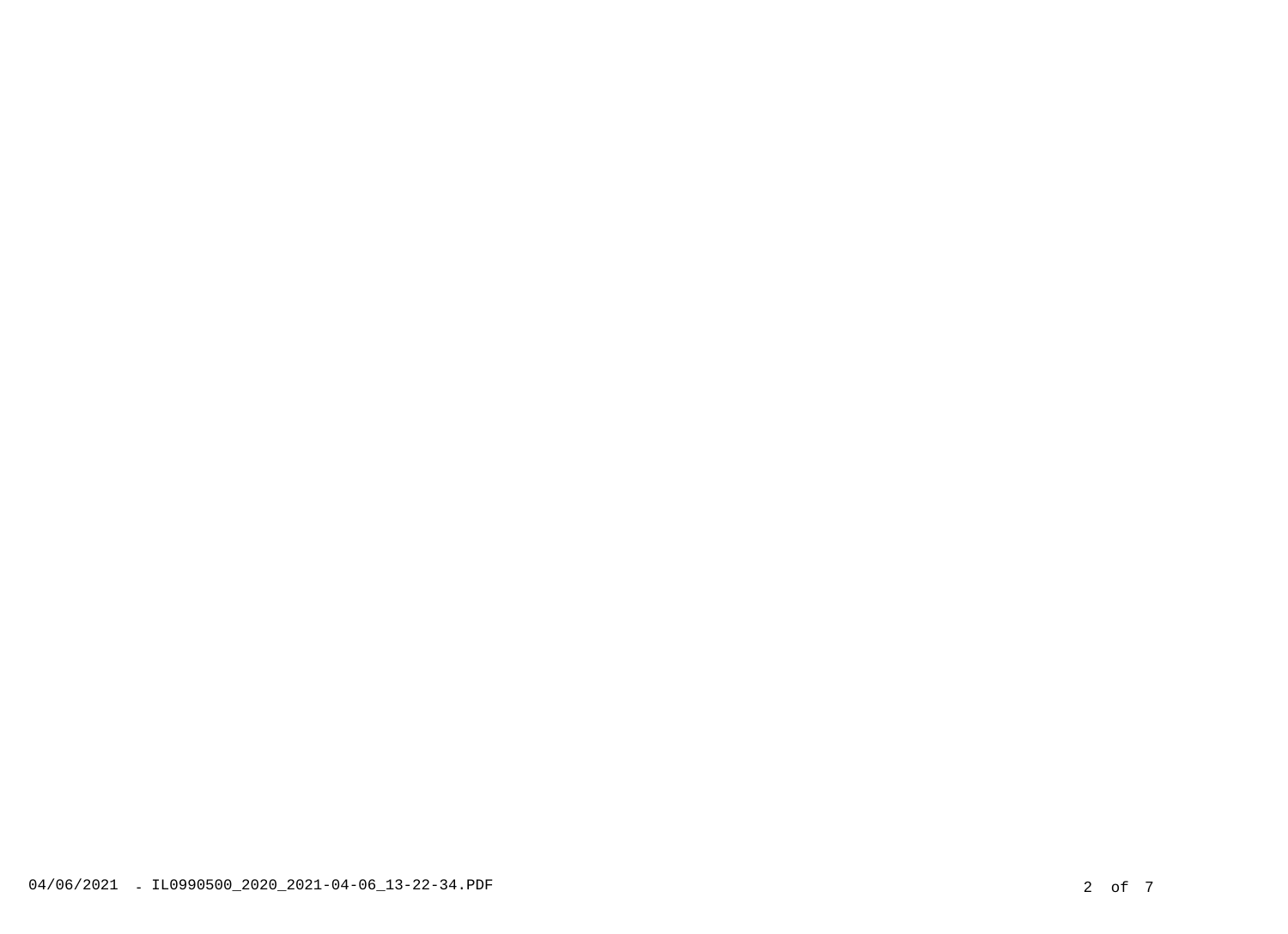#### Source Water Information

| Source Water Name | Type of Water | Report Status Location |                            |
|-------------------|---------------|------------------------|----------------------------|
| WELL 4 (11483)    | GW            | Active                 | TENTH ST NEXT TO STANDPIPE |
| WELL 5 (11484)    | GW            | Active                 | BEST ST NEXT GSR           |

We want our valued customers to be informed about their water quality. If you would like to learn more, please feel welcome to attend any of our regularly scheduled meetings. The source water assessment for our supply has been completed by the Illinois EPA. If you would like a copy of this information, please stopby City Hall or call our water operator at **815–795–4000**\_\_\_\_. To view a summary version of the completed Source Water Assessments, including: Importance of Source Water; Susceptibility to Contamination Determination; and documentation/recommendation of Source Water Protection Efforts, you may access the Illinois EPAwebsite at http://www.epa.state.il.us/cgi-bin/wp/swap-fact-sheets.pl.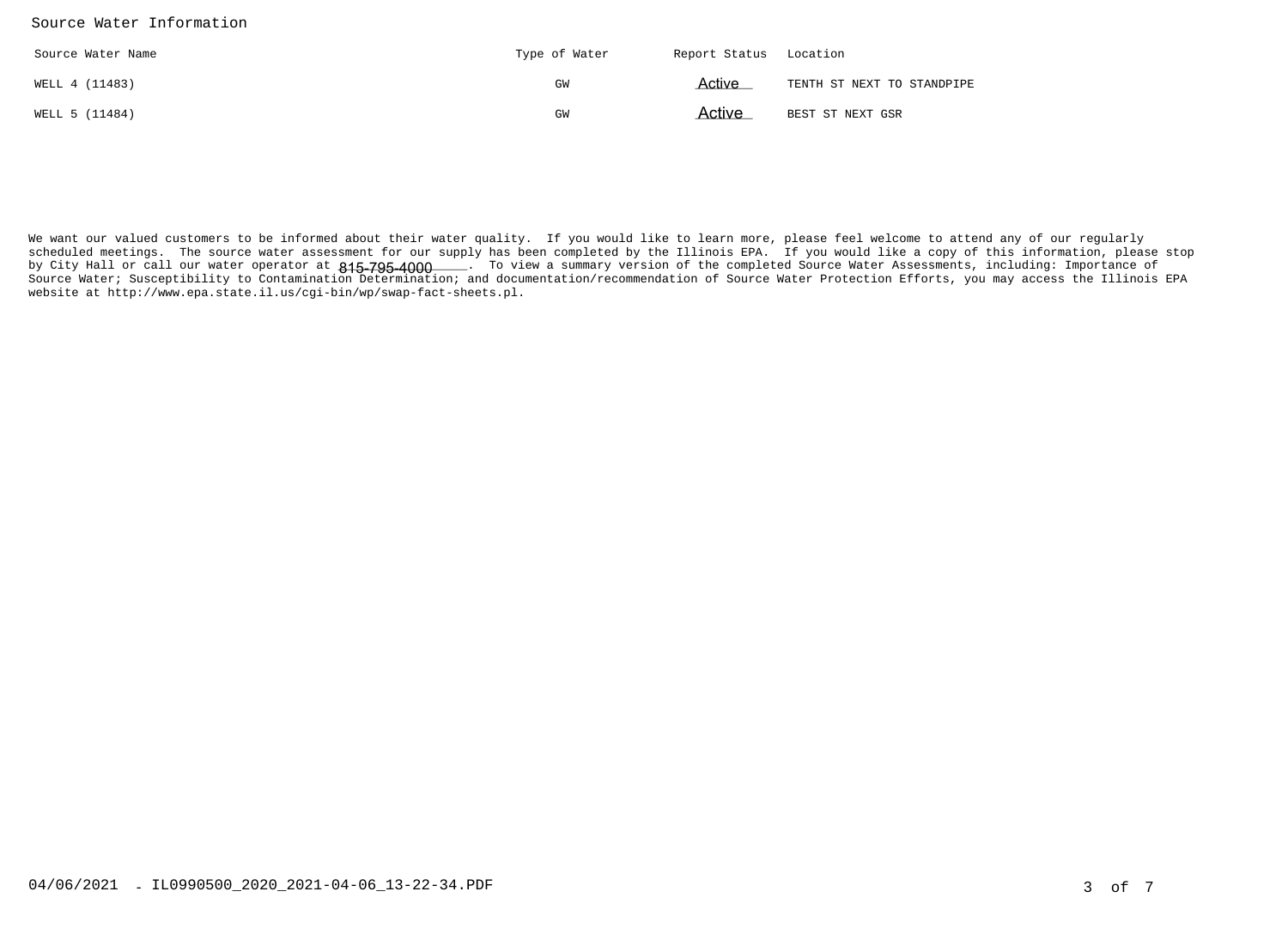#### **2020Regulated Contaminants Detected**

### **Lead and Copper**

Definitions:

 Action Level Goal (ALG): The level of a contaminant in drinking water below which there is no known or expected risk to health. ALGs allow for a margin ofsafety.

| Action Level: The concentration of a contaminant which, if exceeded, triggers treatment or other requirements which a water system must follow. |  |  |  |
|-------------------------------------------------------------------------------------------------------------------------------------------------|--|--|--|
|                                                                                                                                                 |  |  |  |

| Lead and Copper | Date Sampled | MCLG | Action Level<br>(AL) | 90th<br>Percentile | # Sites Over<br>AL | Units | Violation | Likely Source of Contamination                                                                                |
|-----------------|--------------|------|----------------------|--------------------|--------------------|-------|-----------|---------------------------------------------------------------------------------------------------------------|
| Copper          | 2020         | 1.3  | 1.3                  | 0.517              |                    | ppm   | N         | Erosion of natural deposits; Leaching from<br>wood preservatives; Corrosion of household<br>plumbing systems. |
| l Lead          | 2020         |      |                      | 1.13               |                    | ppb   | N         | Corrosion of household plumbing systems;<br>Erosion of natural deposits.                                      |

#### **Water Quality Test Results**

| Definitions:                                          | The following tables contain scientific terms and measures, some of which may require explanation.                                                                                                                                                                         |
|-------------------------------------------------------|----------------------------------------------------------------------------------------------------------------------------------------------------------------------------------------------------------------------------------------------------------------------------|
| Avq:                                                  | Regulatory compliance with some MCLs are based on running annual average of monthly samples.                                                                                                                                                                               |
| Level 1 Assessment:                                   | A Level 1 assessment is a study of the water system to identify potential problems and determine (if possible) why<br>total coliform bacteria have been found in our water system.                                                                                         |
| Level 2 Assessment:                                   | A Level 2 assessment is a very detailed study of the water system to identify potential problems and determine (if<br>possible) why an E. coli MCL violation has occurred and/or why total coliform bacteria have been found in our water<br>system on multiple occasions. |
| Maximum Contaminant Level or MCL:                     | The highest level of a contaminant that is allowed in drinking water. MCLs are set as close to the MCLGs as feasible<br>using the best available treatment technology.                                                                                                     |
|                                                       | Maximum Contaminant Level Goal or MCLG: The level of a contaminant in drinking water below which there is no known or expected risk to health. MCLGs allow<br>for a margin of safety.                                                                                      |
| Maximum residual disinfectant level or<br>MRDL:       | The highest level of a disinfectant allowed in drinking water. There is convincing evidence that addition of a<br>disinfectant is necessary for control of microbial contaminants.                                                                                         |
| Maximum residual disinfectant level<br>goal or MRDLG: | The level of a drinking water disinfectant below which there is no known or expected risk to health. MRDLGs do not<br>reflect the benefits of the use of disinfectants to control microbial contaminants.                                                                  |
| na:                                                   | not applicable.                                                                                                                                                                                                                                                            |
| $m$ rem:                                              | millirems per year (a measure of radiation absorbed by the body)                                                                                                                                                                                                           |
| $ppb$ :                                               | micrograms per liter or parts per billion - or one ounce in 7,350,000 gallons of water.                                                                                                                                                                                    |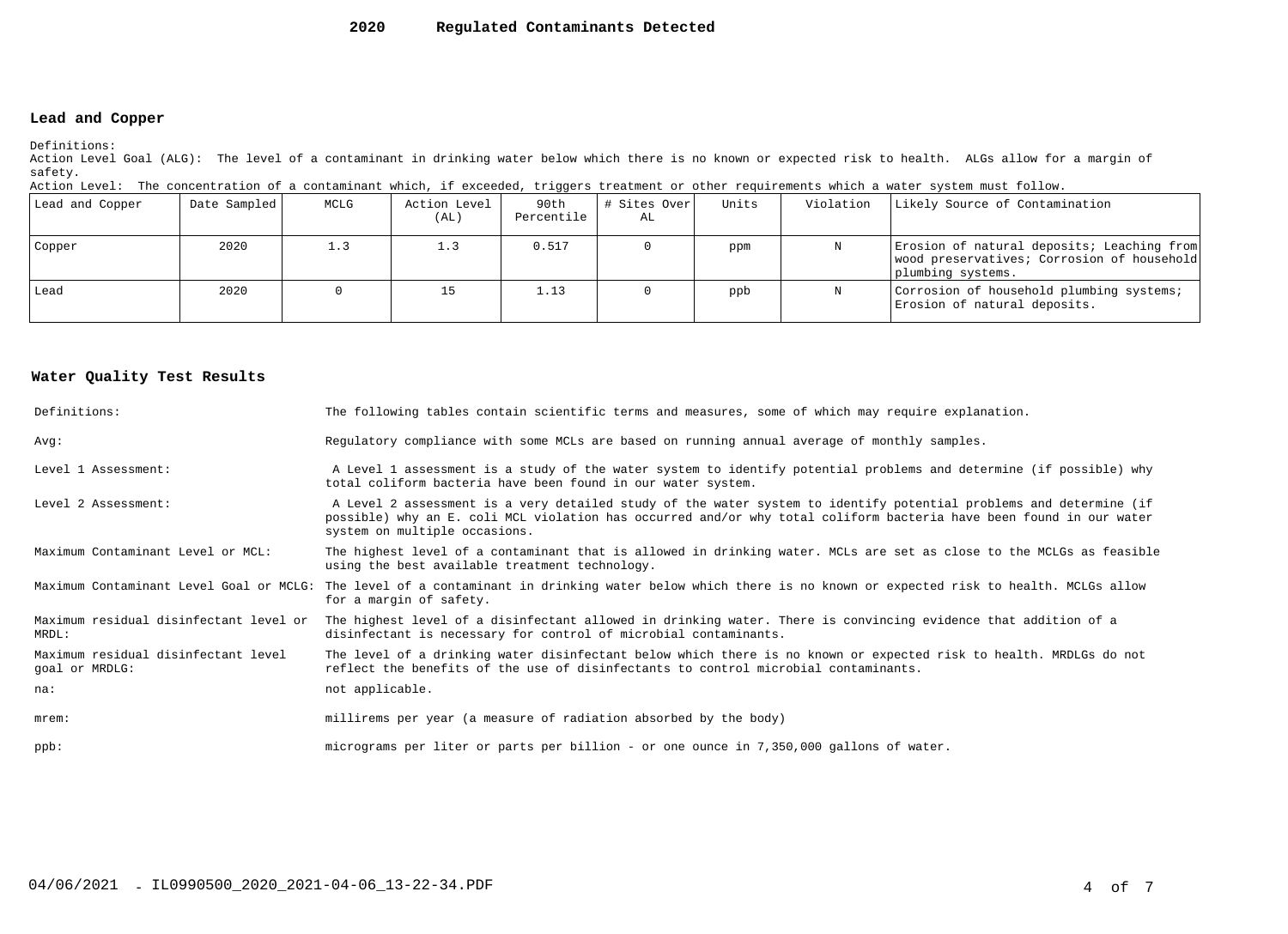## **Water Quality Test Results**

| ppm:                       | milligrams per liter or parts per million - or one ounce in 7,350 gallons of water. |  |
|----------------------------|-------------------------------------------------------------------------------------|--|
| Treatment Technique or TT: | A required process intended to reduce the level of a contaminant in drinking water. |  |